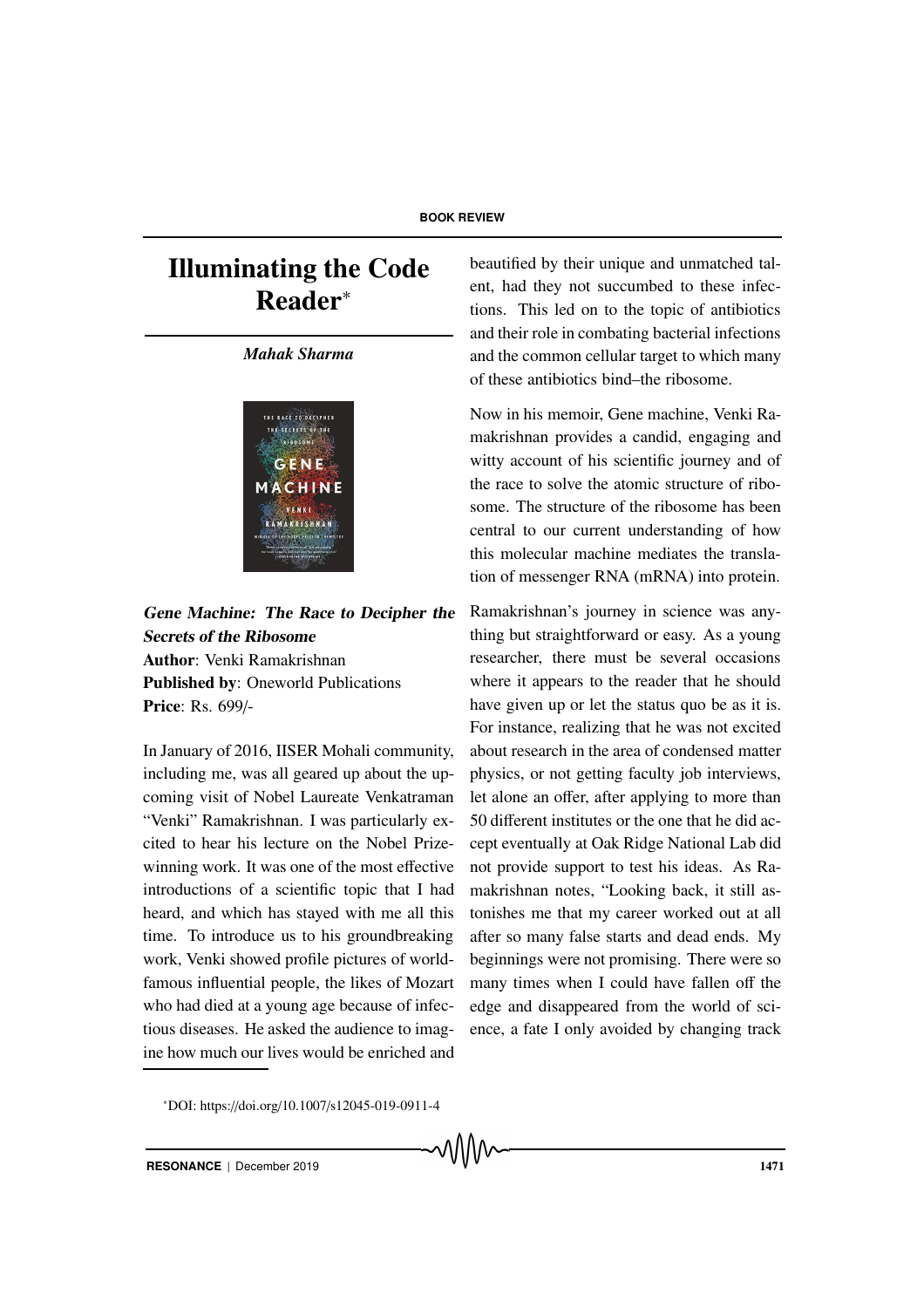or starting over again". Indeed, the readers observe that a common theme in Ramakrishnan's scientific journey was his determination to follow his passion and that he is not scared to make wrong choices.

At Brookhaven National Lab where he eventually established his independent research group, it was clear to Ramakrishnan that neutron scattering, a technique he had used during postdoctoral training with Peter Moore at Yale, was never going to lead to an atomic map of ribosome crystals. This prompted him to collaborate with colleague and crystallographer by training, Steven White, to determine the X-ray crystallographic structures of purified ribosomal proteins. However, as Ramakrishnan elaborates "I didn't want to just sit back and watch Steve solve them. I wanted to learn how to solve them myself." And thus, he got himself trained in the technique by attending a short course on X-ray crystallography at Cold Spring Harbor Laboratory and subsequently taking a year of sabbatical with Aaron Klug at the MRC-Laboratory of Molecular Biology in Cambridge. Reading this part in the memoir, I was both struck and inspired, as the immediate focus of many early and midcareer researchers as myself, is to establish a track record of publications rather than solving a fundamental problem in science. Indeed as Ramakrishnan also notes, "What I didn't quite realize then was that my sabbatical had changed forever both my attitude towards science and how I would approach the ribosome. When I returned, I found I was no longer satisfied with making solid but incremental advances and instead wanted to attack the big questions in the field." This part of the book also narrates the history of protein crystallography in a lucid manner, which should enable understanding of the fundamental principles of X-ray crystallography to both scientists and non-scientists.

Eventually, it seems that specialized scientific meetings in the field of ribosome biology gave the author some insights into where the field stands at the time and the realization "that rather than just contributing to the effort, I had a chance to make the next real breakthrough." More importantly, while it appeared that there was intense competition between the various research groups including that of Thomas Steitz and Ada Yonath, the other two winners of the Prize with Ramakrishnan, it also convinced the author that his "idea of using special atoms with synchrotrons to solve the structure using anomalous scattering still seemed to be the only way forward". As the author notes "In the end, what really swayed me was the realization that the structure of the ribosome was the most important goal in my field. There seemed a narrow window of opportunity, and since I had a clear idea of how to attack the problem, it would be a mistake to be dissuaded by this new development." And the rest, as they say, is history. Ramakrishnan's group would go on to attain the atomic resolution structures of the small or 30S ribosomal subunit and then of the complete 70S ribosome, providing fundamental insights into how ribosome ensures accurate reading of the codon and why mismatches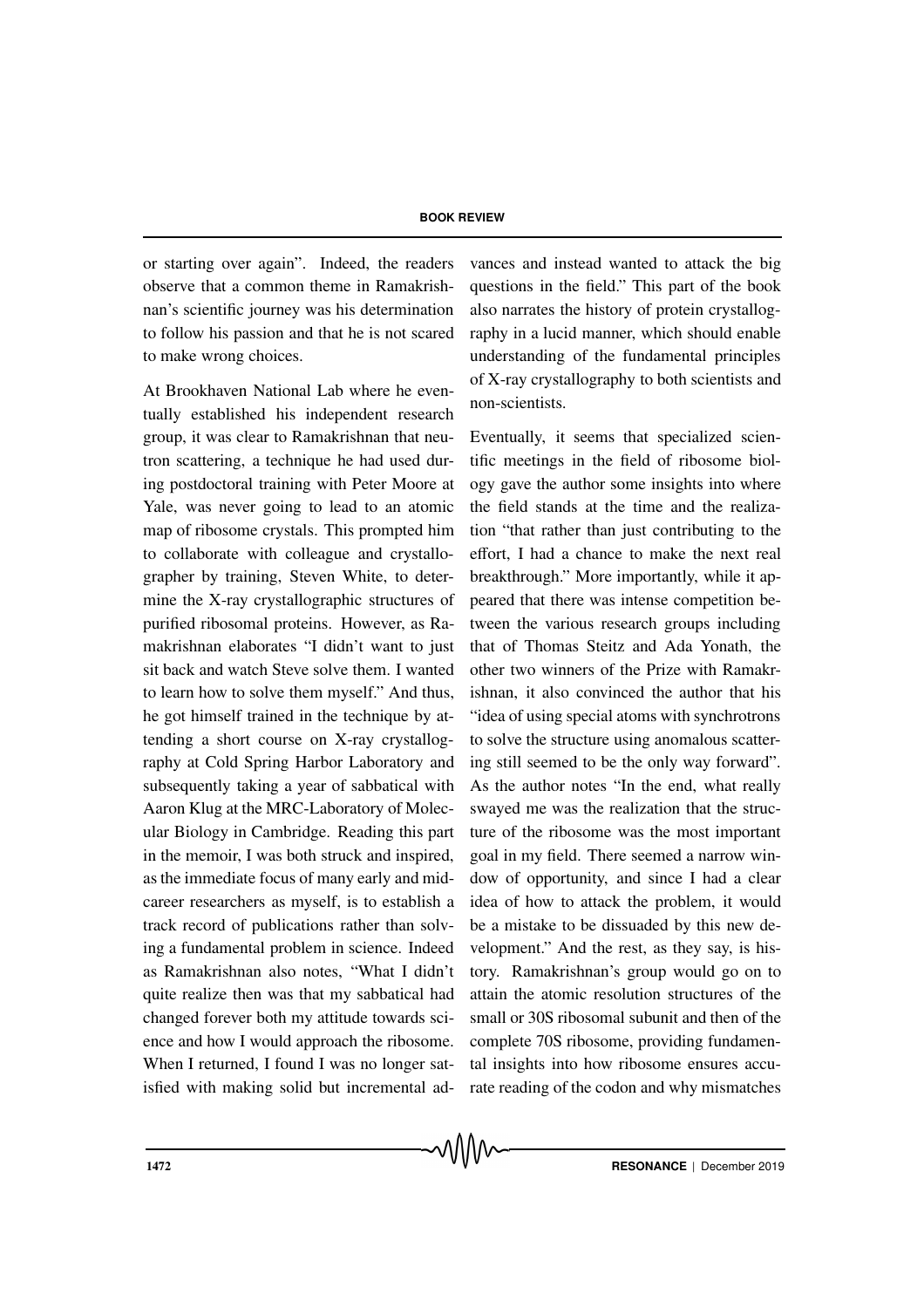are allowed at the third base of the codon. Further, the atomic structure also allowed Venki's group to determine the binding sites of several antibiotics (including the clinically relevant antibiotic, tetracycline) on the small subunit of the ribosome.

In Gene machine, Ramakrishnan makes a commendable effort to describe his fellow scientists–quirky and funny facts about their personalities, their family history and their academic careers, which makes the narrative interesting and humorous and also lets the readers become involved in Ramakrishnan's journey. The text also captures the human face of scientific research, the disappointments of the failed experiment, adrenaline rush of whether the new approach has worked and the excitement of building the model and seeing the beauty of your discovery in its full glory. As Ramakrishnan sums it up in the book "THE ATOMIC STRUCTURES OF THE subunits were amazing. It was like landing on a new continent and encountering completely new and different terrain." While Ramakrishnan's work revealed the structure of the smaller 30S subunit, Thomas Steitz, in collaboration with Venki's postdoc advisor, Peter Moore, uncovered the structure of the larger 50S subunit. Yonath's work paved the way for these studies by creating the first crystals of a molecule as large as the ribosome, consisting of a million atoms.

For their discovery of the structure of this fundamental macromolecule central to life itself, Ramakrishnan, Steitz and Yonath would share the Nobel Prize in Chemistry in 2009. A common question asked to most Laureates is how they felt when they came to know, to which Venki has accurately and with all honesty summed up "It certainly did not bring the immediate burst of excitement that made Brian and me do high fives at the Brookhaven synchrotron when we saw peaks from the tungsten clusters, or when we saw our anomalous peaks in Argonne and knew the structure had been cracked." Indeed, no award or recognition can match up with the feeling of discovering something for the first time.

It was clear that the Nobel committee chose these three winners as their discovery of the atomic structure was central to the understanding of how ribosome functions. However, as Ramakrishnan also notes "Unlike in sport, the distinction between competition and collaboration is not so clear cut in science: even when scientists are competing, they are actually using one another's advances to make progress and are thus collaborating, albeit involuntarily." Two other key figures in this race were Harry Noller who showed that ribosome is a ribozyme i.e. the RNA component is responsible for the peptide bond formation catalyzed by the ribosome and Joachim Frank who captured the images of ribosome in different stages using electron microscopy. Indeed, Noller would go on to receive the Breakthrough Prize in 2016 "*for discovering the centrality of RNA in forming the active centers of the ribosome*" and Joachim Frank was awarded the Nobel Prize in Chemistry in 2017 "*for developing cryo-electron microscopy for the high-resolution structure determination of*